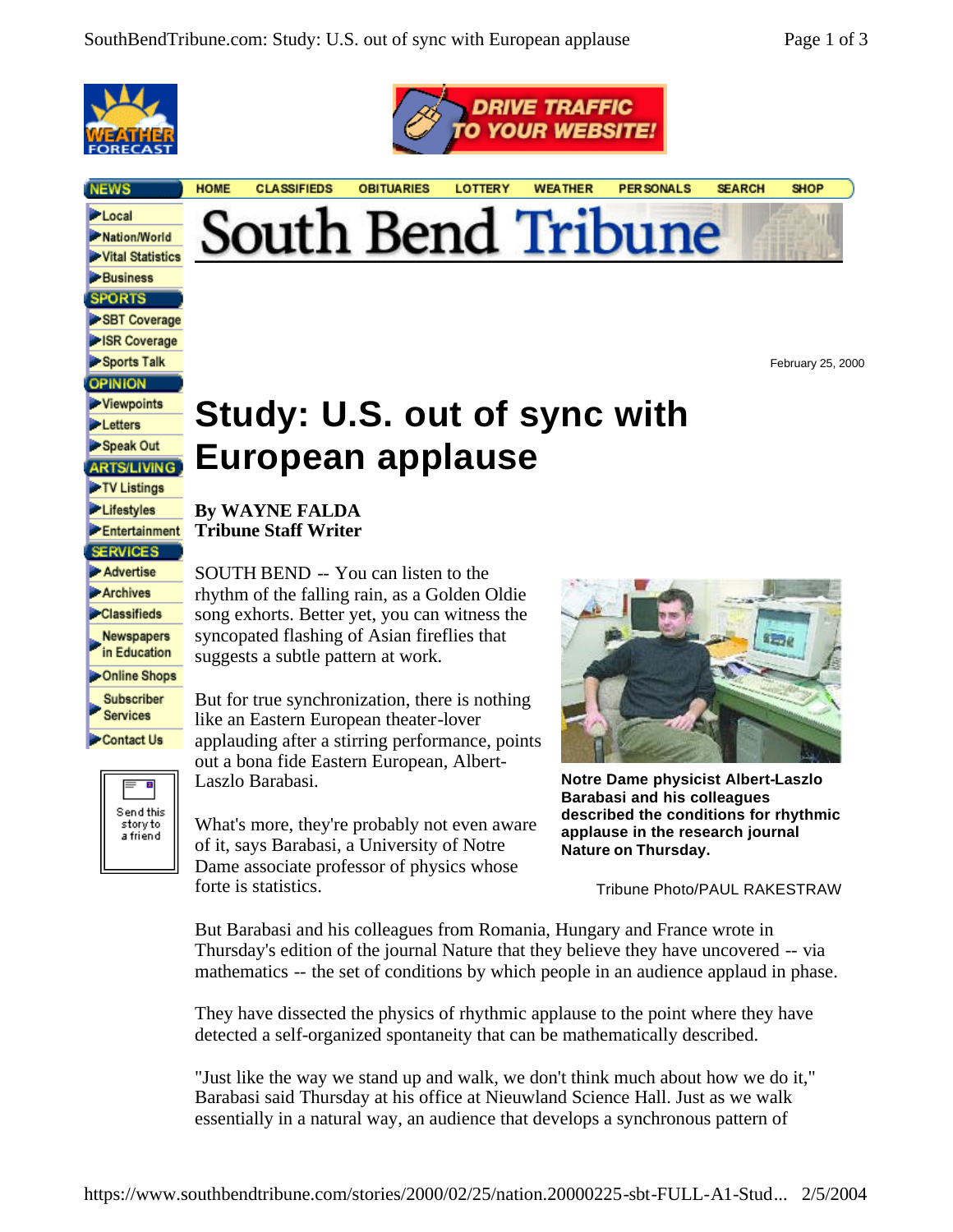clapping doesn't "think much about what they are doing."

The same effect is at play even in complex social systems, Barabasi believes.

The study of applauding Romanians also shows that audiences are capable of discordant clapping. Americans are prime offenders.

It seems that Eastern Europeans have this harmonious clapping down -- well, to a science.

"What happens in the theater is that they start out clapping completely randomly," Barabasi said. "And then suddenly they start clapping in phase."

This synchrony oscillates. It ebbs and flows. It disappears and reappears maybe five, maybe 10 times, during the applause.

But more importantly, this spontaneous phenomenon happens whenever the clapping slows down so that everybody naturally puts their hands together in unison, Barabasi said.

To demonstrate the effect, Barabasi slipped into the compact disc player of his computer a CD of a live concert featuring a popular Hungarian group, Zoran.

In seconds a pattern of applause emerges. The rhythm is not unlike the clapping impatient Americans make *before* a tardy headliner appears on stage.

"It happens all the time," Barabasi said with satisfaction.

But not in America. Americans -- notorious individualists all -- are completely out of symc compared to our European counterparts.

We cowboy concert-goers obliterate the mathematical conditions that must be met for synchronization to occur. When it comes to applause, Barabasi finds Americans to be independent mavericks bent on clapping rapidly. Hence we ruin the perfect chance for synchrony.

It's only when the pace of clapping slows down that everyone brings their hands together in unison. It is as if the audience had become part of a performance as elegantly orchestrated as a Beethoven symphony.

Barabasi believes Eastern Europeans have probably reached this state of blessed nirvana simply because the same core of theater-goers are culturally conditioned to applaud in sync. In essence, they have reached an unwritten -- and probably unwitting - - pact among themselves.

"I was at a concert in Budapest just a month ago," he said. The rhythmic clapping appeared spontaneously. "Ah, it was a beautiful thing," he sighed.

Not so for us impetuous Americans.